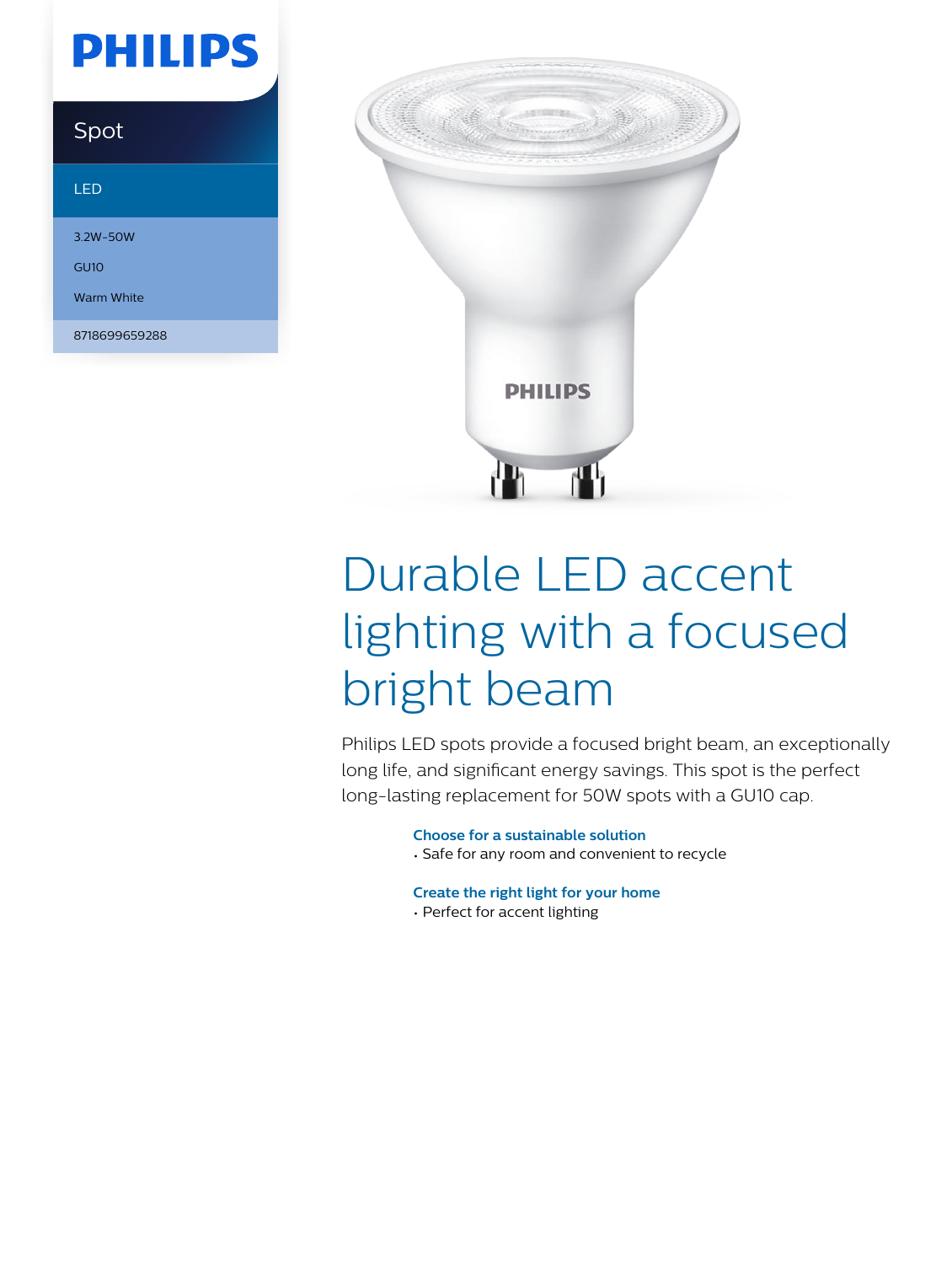#### 8718699659288

### **Highlights**

#### **No hazardous substances**

Philips LED lights contain absolutely no hazardous materials, making them safe for any room and convenient to recycle.



**Perfect for accent lighting** Modern lighting with a familiar wide angle light output (36 degrees), this LED spot is suitable for both accent lighting and general purpose lighting. It can be used in recessed cans and track light fixtures, and is ideal for use in kitchens, kitchen island lighting, living rooms and dining rooms.

### Specifications

#### **Bulb characteristics**

- Dimmable: No
- Intended use: Indoor
- Lamp shape: Directional reflector
- Socket: GU10
- Technology: LED

#### **Bulb dimensions**

- Height: 5.4 cm
- Weight: 0.036 kg
- Width: 5 cm

#### **Durability**

- Average life (at 2.7 hrs/day): 10 year(s)
- Lumen maintenance factor: 70%
- Nominal lifetime: 10,000 hour(s)
- Number of switch cycles: 50,000

#### **Light characteristics**

- Beam angle: 36 degree(s)
- Color consistency: 6SDCM
- Color rendering index (CRI): 80
- Color temperature: 2700 K
- Light Color Category: Warm White
- Nominal luminous flux: 300 lumen
- Starting time: 0.5 s
- Warm-up time to 60% light: Instant full light

#### **Miscellaneous**

• EyeComfort: No

#### **Other characteristics**

- Lamp current: 30 mA
- Efficacy: 106 lm/W

#### **Packaging information**

- EAN: 8718699659288
- EOC: 871869965928800
- Product title: Essential LED 3.2-50W GU10 827 36D1PF/10

#### **Power consumption**

- Power factor: 0.4
- Voltage: 220-230 V
- Wattage: 3.2 W
- Wattage equivalent: 50 W

#### **Product dimensions & weight**

• Length: 5.4 cm

#### **Rated values**

- Rated beam angle: 36 degree(s)
- Rated lifetime: 10,000 hour(s)
- Rated luminous flux: 300 lumen
- Rated peak intensity: 600 cd
- Rated power: 3.2 W

#### **Technical specifications**

• Frequency: 50 Hz

#### **Packaging dimensions and weight**

- EAN/UPC product: 8718699659288
- Net weight: 0.032 kg
- Gross weight: 0.047 kg
- Height: 8.900 cm
- Length: 5.100 cm
- Width: 5.100 cm
- Material number (12NC): 929002057307